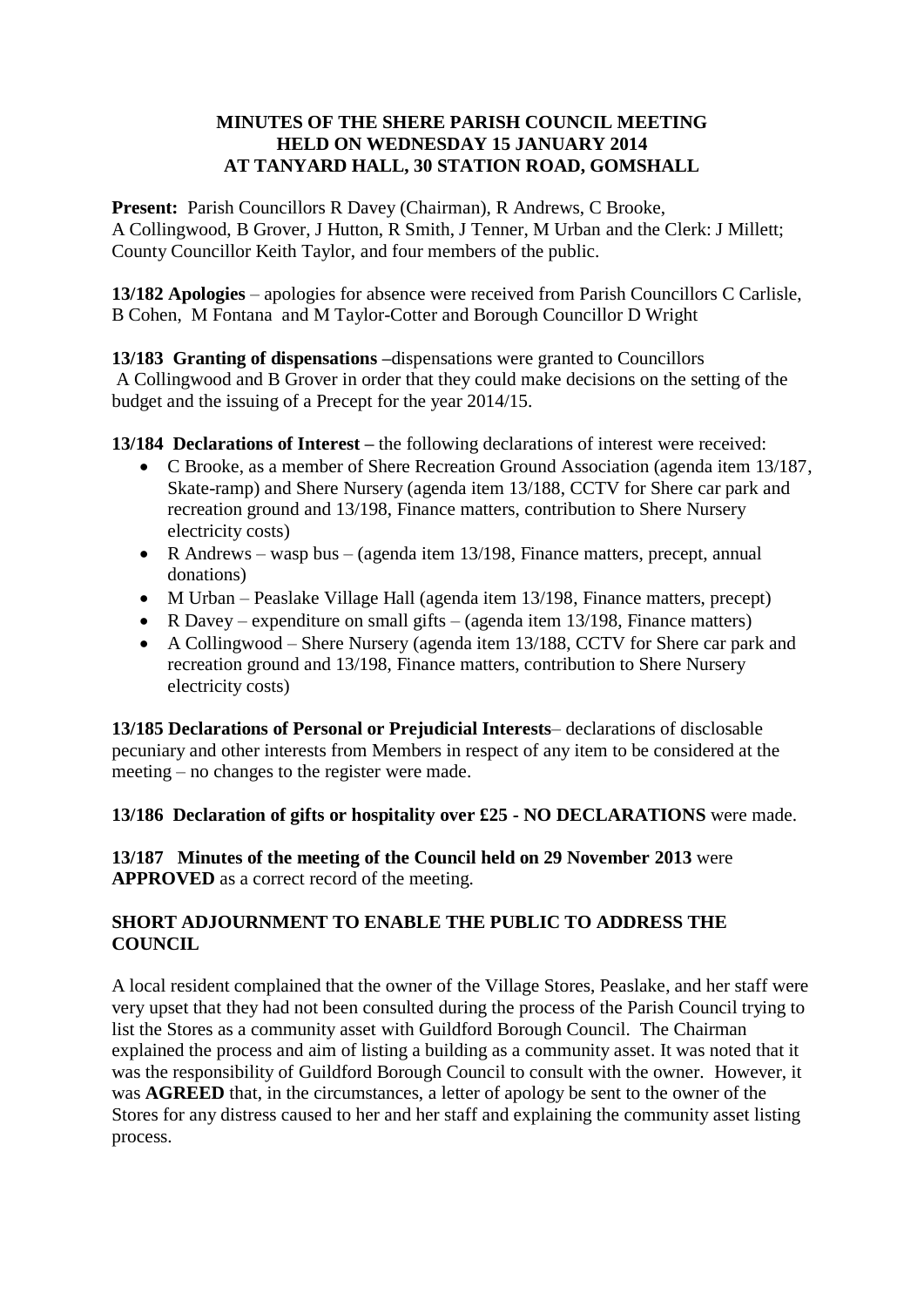**13/188 Christmas Lights in Shere** – the Chairman proposed that, in light of the disappointing experience in the recent Christmas period, for 2014, the Parish Council formalise and enhance its arrangements, for the benefit of the community, the local businesses and charity causes, by planning to:

- specifically contract for the lights to be put up and operative for the first week-end in December and taken down with appropriate care, after New Year's Day
- acquire a fourth strand of effective compliant lights to ensure there is the previous traditional coverage, and consider also dressing the Fire Station with some form of lighting.
- $\bullet$  that the connection and power for the lights either be drawn from Council facilities the Fire Station – or if from private household facilities, which has traditionally been the case, the Parish Council agrees to pay for this service rather than rely on goodwill (and uncertain reliability).
- that the Council offer encouragement and some practical support funding some supportive advertising / promotion ? – for repeating a community focused 'Late Night Christmas Shopping and Activity Evening.

Councillors for Peaslake and Holmbury St Mary spoke against this proposal, considering that the Shere community should meet the additional costs involved.

It was further proposed that the existing arrangement for Christmas lights in Shere be retained. (*four Councillors voted against this proposal; four were in favour and the Chairman used his casting vote, in favour. The Peaslake & Holmbury ward councillors present wished to have their dissent to the decision recorded)*

#### It was **AGREED**, therefore, that:

- (i) the existing arrangement for Christmas lights in Shere be continued; and
- (ii) any enhancements to the lights be discussed between North Ward Councillors, the funding for which, should come from the filming account and be reported to Council.

**13/189 Skate-ramp** –the next steps in forming an agreement with Shere Recreation Ground Association regarding use of their land, subject to the receipt of planning permission for this development, were discussed. It was **AGREED** that, subject to obtaining planning permission, a meeting be held with the Shere Recreation Ground Association to establish Heads of Agreement, prior to consulting on these with the Parish Council's solicitor.

**13/190 CCTV for Shere Car Park and Recreation Ground and condition of car park surface** – C Brooke reported on a site visit and meeting held on  $14<sup>th</sup>$  January, to discuss these two issues. It was **NOTED** that there was an on-going maintenance problem with the car park, particularly at the entrance where dents to the surface had formed, over time. Guildford Borough Council was currently responsible for maintaining the car park and had undertaken some remedial work since the 'new' surface was put in. There seemed to be technical and design issues around the materials used for the surface. It was **AGREED** therefore, that a meeting with Guildford Borough Council be called with a view to trying to resolve these issues and that the Borough Council be asked to provide an estimate of the costs of maintaining the car park.

C Brooke reported that better security in this area has been called for by local residents and particularly users of the nursery, village hall and the car park. Following a series of meetings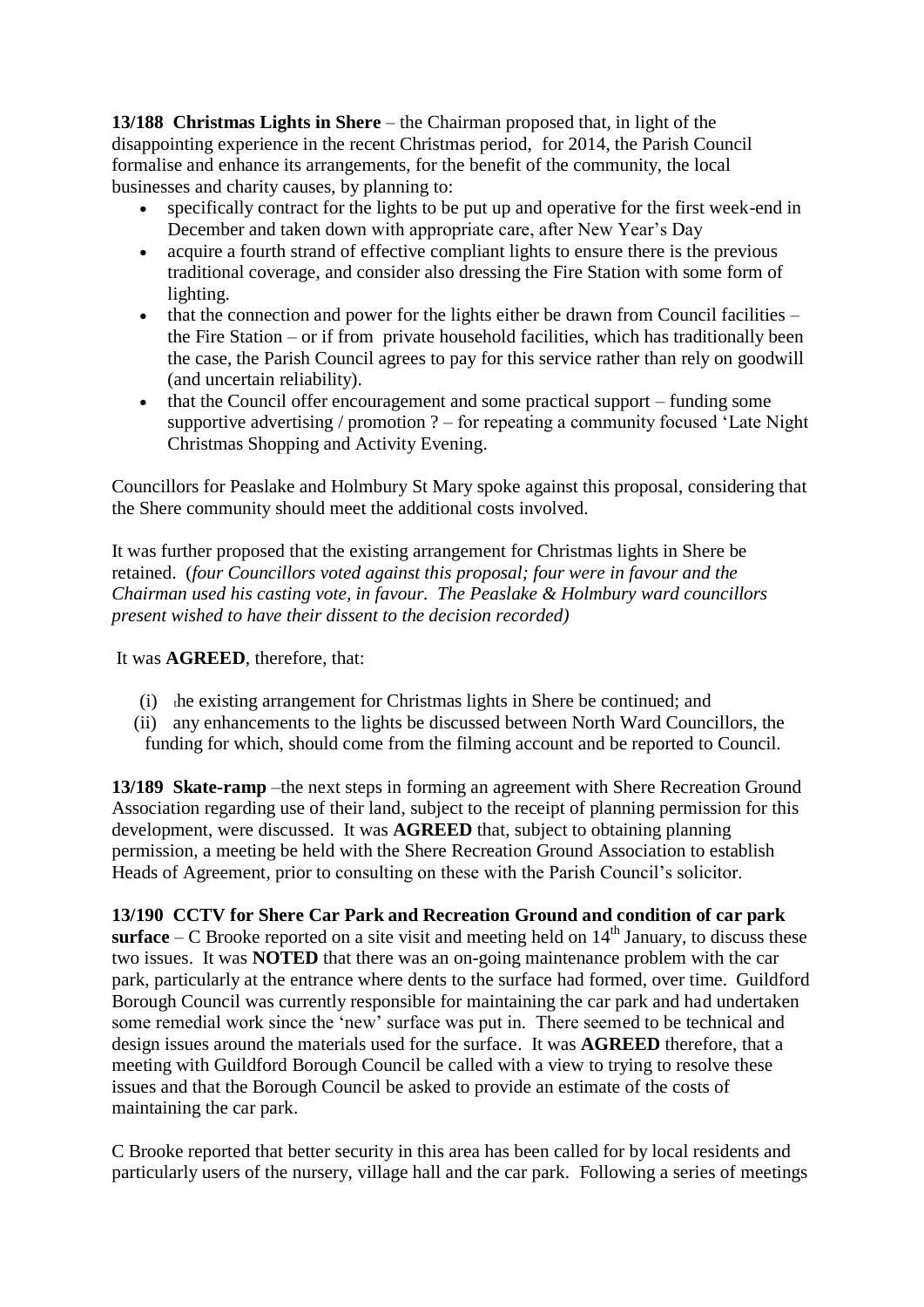between representatives of the Parish Council, Shere Recreation Ground Association, the nurseries and the museum, quotations for this project had been sought and a local company had provided the best quote. Likely locations for the cameras were: on the approach to the recreation ground by the side of the village hall; to the roof area of to the nursery (which had been the subject of repeated vandalism); near London Lane, on the approach to the car park, by the skate ramp and the nursery play area. The Parish Council's budget for this project was **NOTED** and a further report would be submitted to Council, once decisions had been made by the other parties involved.

**13/191 Signage for Shere Car Park** – C Brooke reported on a meeting of ward councillors held on  $14^{\text{th}}$  January. North ward councillors had reviewed the directional signs on the approach to the car park and had come up with some new signs and proposed positioning of them, ie, one on the pole, next to Manor Cottage and one on the fingerpost outside Vine Cottage – the bridge signs could also be taken down and a sign placed there. The design and location of the signs was **AGREED**, subject to discussions with Surrey highways.

**13/192 Hurtwood Inn, Peaslake** – it was **NOTED** that a new community bar had been set up in the Hurtwood Inn. This came about after the news that the Hurtwood was to close. Local residents were very concerned that this community facility was going to be lost and so they got together to raise funding to set up a small, limited company and had negotiated a six month lease of the bar premises with the freeholders, Best Southern Limited. The new bar opened for Christmas and was running well. It was staffed by local residents.

**13/193 Parking in Ewhurst Road, Peaslake** – to receive an up-date and agree, in principle, expenditure on land registry searches and legal advice. Following legal advice already received, it was **AGREED** that the relevant Land Registry searches be made; evidence assembled and the relevant legal documentation sought from Bray Estates.

**13/194 Shere Traffic Proposals –** K Taylor gave an up-date – it was **NOTED** that the Police had agreed to the 20mph proposed speed limit for Shere and following the requisite legal procedure, the 30mph road signs would be replaced by 20mph ones. The agreed traffic calming works were still scheduled to start on  $24<sup>th</sup>$  February and detailed design drawings and information regarding materials to be used were awaited. The requested HGV weight restrictions and 20mph speed limit for Peaslake did not appear on the agenda for the recent meeting of the Guildford Local Committee, despite a request from the Parish Council to this effect. K Taylor undertook to discuss this with the chairman of the Local Committee.

**13/195 Lorries off Rural Detours (LORD) initiative** –it was **NOTED** that the co-ordinator of the LORD initiative had advised parish councils that:

- i. The Department of Transport had recently issued an initiative '*Keep HGVs using the right roads'* This was designed to enable local Parish Councils to display signs 'Unsuitable for HGVs' on roads which they consider inappropriate.
- ii. Parish Councils can ask their County Councillors to arrange a meeting between their Local Committees and the local HGV association so that in future, operators can ensure that their drivers will only use roads with 'Unsuitable for HGVs' signs for delivering and loading and not for shortcuts. Any regular infringements would be reported by the procedure described in the June 2008 Transport Select Committee report on Freight Transport Initiatives.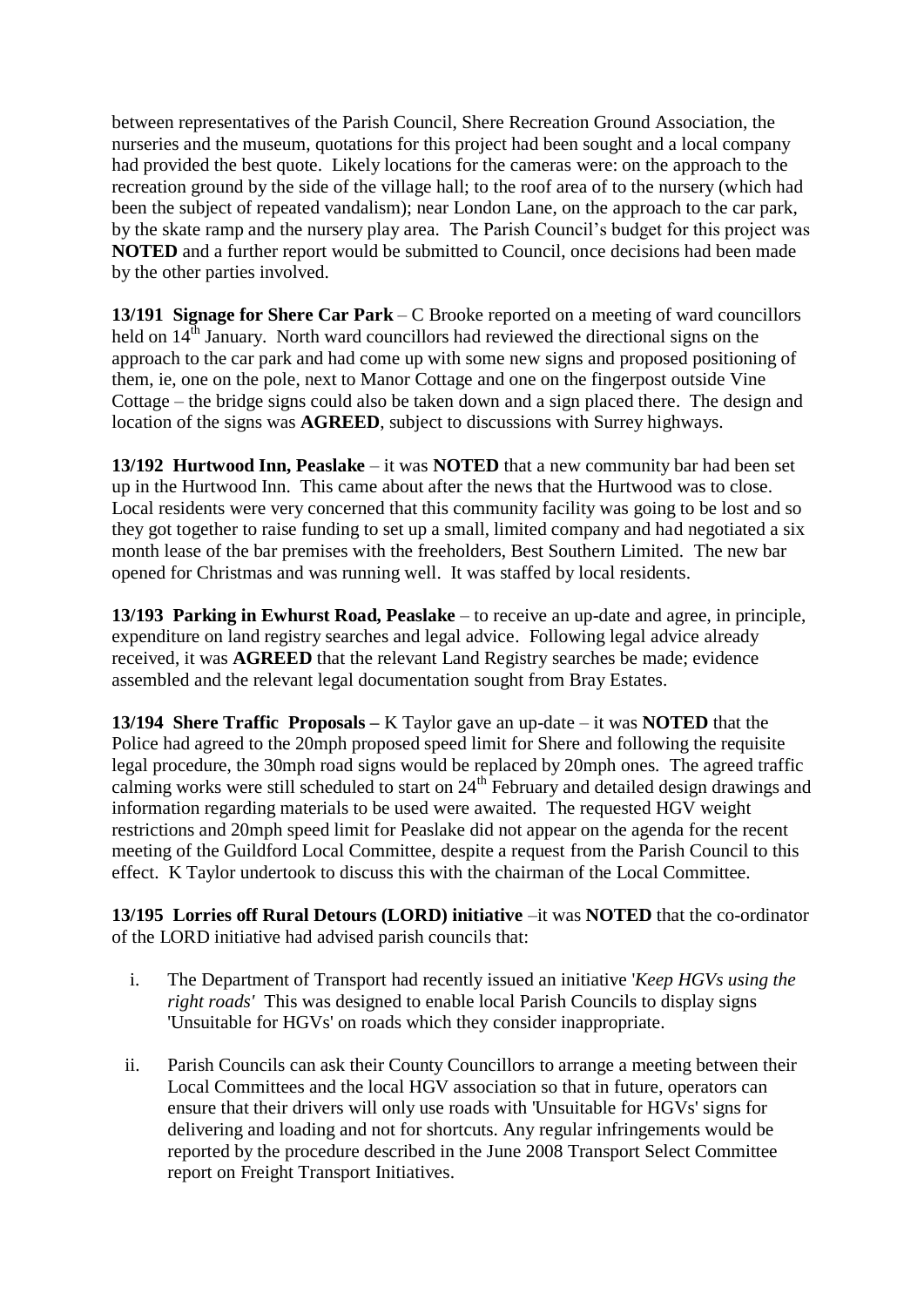## **13/196 Police Matters –** it was **NOTED** that:

- i. there was a new PCSO, Linda Cleary, replacing Paul Hyde who was now covering the Albury area and
- ii. the bus shelter at High View had been vandalised several times and each time it was repaired by the parish maintenance contractor. The matter had been reported to the Police and a more permanent repair had been made by the contractor.

**13/197 Cycling issues –** R Andrews gave an update. The Prudential 2014 event would be held over the week-end of Saturday 9th August and Sunday  $10<sup>th</sup>$  August. The route should not affect the parish as much as it did, last year, although Wotton to Dorking was featured heavily on the cyclists' route. The race organisers had learned lessons from last year's event and would be making improvements. They now recognised that their stewarding was not good enough; there were issues with carers getting access to clients and the roads needn't be closed so early in the day. This year, rolling road closures, starting in the afternoon, were promised.

**13/198 Community Right to Bid – Peaslake Stores** - this item was discussed in the earlier adjournment (page 1 of these minutes)

### **13/199 Consultations:**

- Proposed move of Gomshall Post Office it was **AGREED** that the Parish Council respond in favour of the proposed move of Gomshall Post Office to The Compasses and suggest that the sorting office be included at this location, if possible.
- Dementia Friendly, Guildford & Waverly it was **NOTED** that Guildford and Waverley Clinical Commissioning Group (CCG) had funding from the Prime Minister's Dementia Challenge. This money was available to groups wishing to fund new or existing projects or work that makes their neighbourhoods and communities better and more inclusive places for people with dementia and their carers to live fulfilling lives. Expressions of interest for funding were invited.
- Surrey Hills Area of Outstanding Natural Beauty management Plan 2014/19 it was **AGREED** that councillors make individual responses.

### **SHORT ADJOURNMENT TO ENABLE THE PUBLIC TO ADDRESS THE COUNCIL**

A local resident thanked the Parish Council for their repair work on the millennium trail. He said that the drainage culvert at Ewhurst Road, Peaslake, needed to be repaired and the ditches needed to be looked at. He asked whether anything could be done to deter cyclists from using the stream to wash down their mountain bikes. The Clerk undertook to contact the organisers of the Mountain Bikes Working Party.

In relation to parking in Peaslake, it was **NOTED** that the signage needed to be improved and that visiting cyclists impacted upon parking in the village.

There had been a recent loss of mains water and Thames Water's reporting procedures had proved to be particularly unhelpful. There were also very poor stand-by arrangements with people having to travel miles to the nearest stand-by point. It was **AGREED** that Thames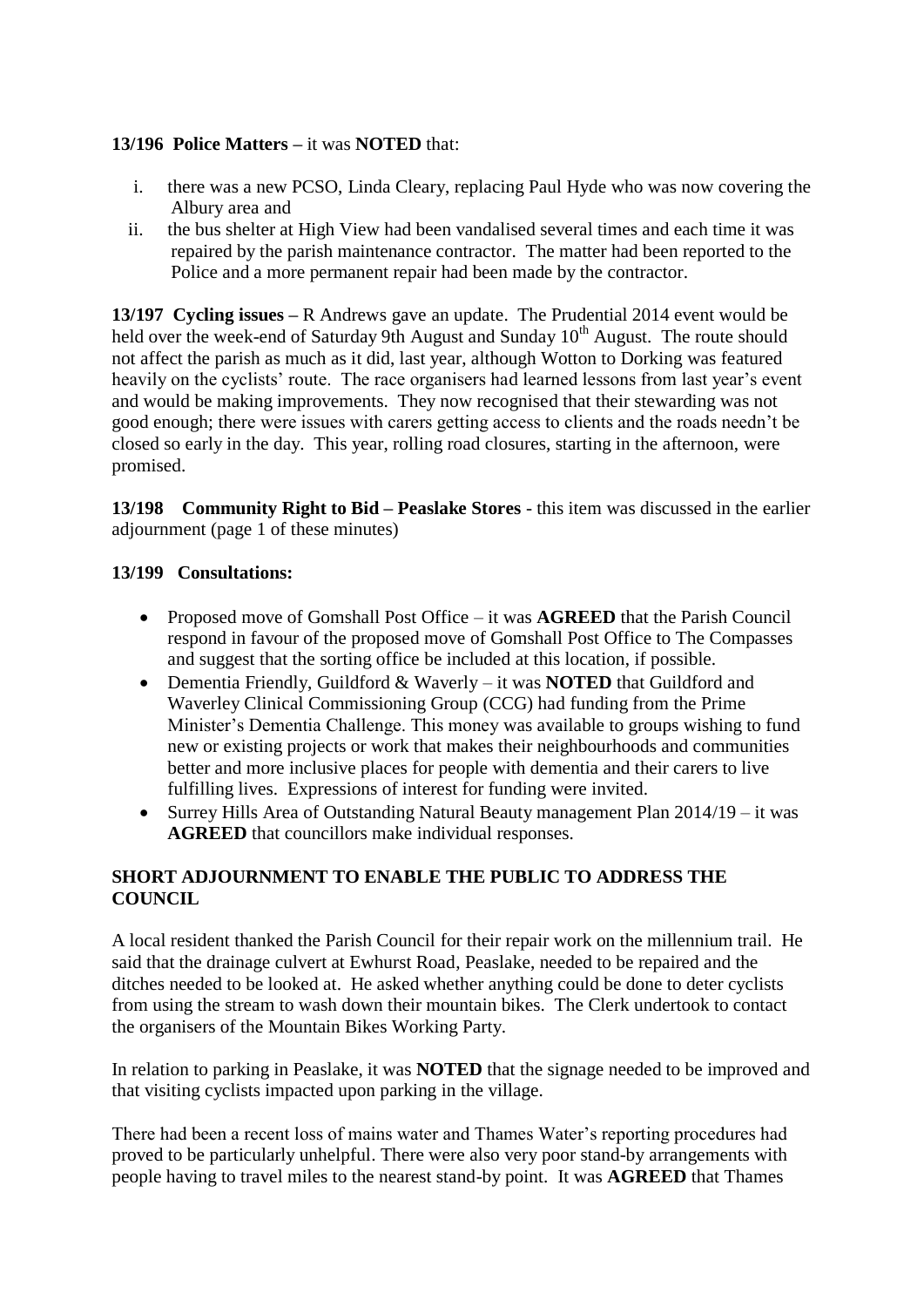Water be advised that local residents were very disappointed with the quality of information available to them, in the recent flooding.

## **13/200 Finance matters**

- **income (totalling £634) and expenditure (totalling 16,107.27) since the last meeting,** as set out in the annexe to these minutes, was **APPROVED**
- **bank balances** as at 31 December 2013 were **NOTED:** Lloyds 30 Day Notice account =  $\text{\pounds}206,573.03$ Lloyds Treasurers account =  $£20,000$ Bank of Ireland Treasurer's Deposit account =  $£1.964.55$
- **To receive and accept bank reconciliation to 31 December 2013** this was deferred to the 5th February Council meeting as the bank statements had only just been received
- **Precept for 2014/15 -** the Council **CONFIRMED** the Precept and the Chairman issued the Precept requirement for 2014/15 of £113,651, taking into account that there were 1,826.78 Band D equivalent properties in the Parish (making the Band D equivalent £62.21); receipt of a Local Council Tax Support Scheme (LCTSS) grant for 2014/15 of £5,303 and the recently notified pension fund liability
- **Parish Audit 2013/14:**
- a. The Council **CONFIRMED** that an Engagement letter had been issued to the Internal Auditor for the year 2013/14 and that his Planning notes had been received.
- b. The Council **NOTED** an interim report from the Council's internal auditor following an inspection held on 6th December 2013 (the final inspection for the current year was due May 2014).
- c. The Council **CONFIRMED** that it had maintained an adequate system of internal control during the current year, including measures designed to prevent and detect fraud and corruption.
- d. The Council **CONFIRMED** that it had maintained throughout the year an adequate and effective system of internal audit of the council's accounting records and control system and carried out a review of its effectiveness, i.e.:
	- 1. the scope of the internal audit has been discussed with the full Council and the internal auditor to ensure that the audit covers all the relevant risk areas:
	- 2. the internal auditor was sufficiently independent of the Council's financial controls and procedures and is unbiased and objective:
	- 3. that the internal auditor had sufficient knowledge to be able to carry out the audit and to give an objective view on whether the financial controls and procedures meet the needs of the Council:
	- 4. that the relevant responsibilities of Members, Clerk/RFO and Internal Auditor were defined:
	- 5. that the Council was aware of the timetable of when the internal audits will take place and when a report, if any, would be issued to the Council.
- **Churchyards** the request for grant towards mowing churchyards, in Shere, during 2013, amounting to £2,391.45, was **AGREED.** (Local Authorities Cemetery Orders 1977 and 1986)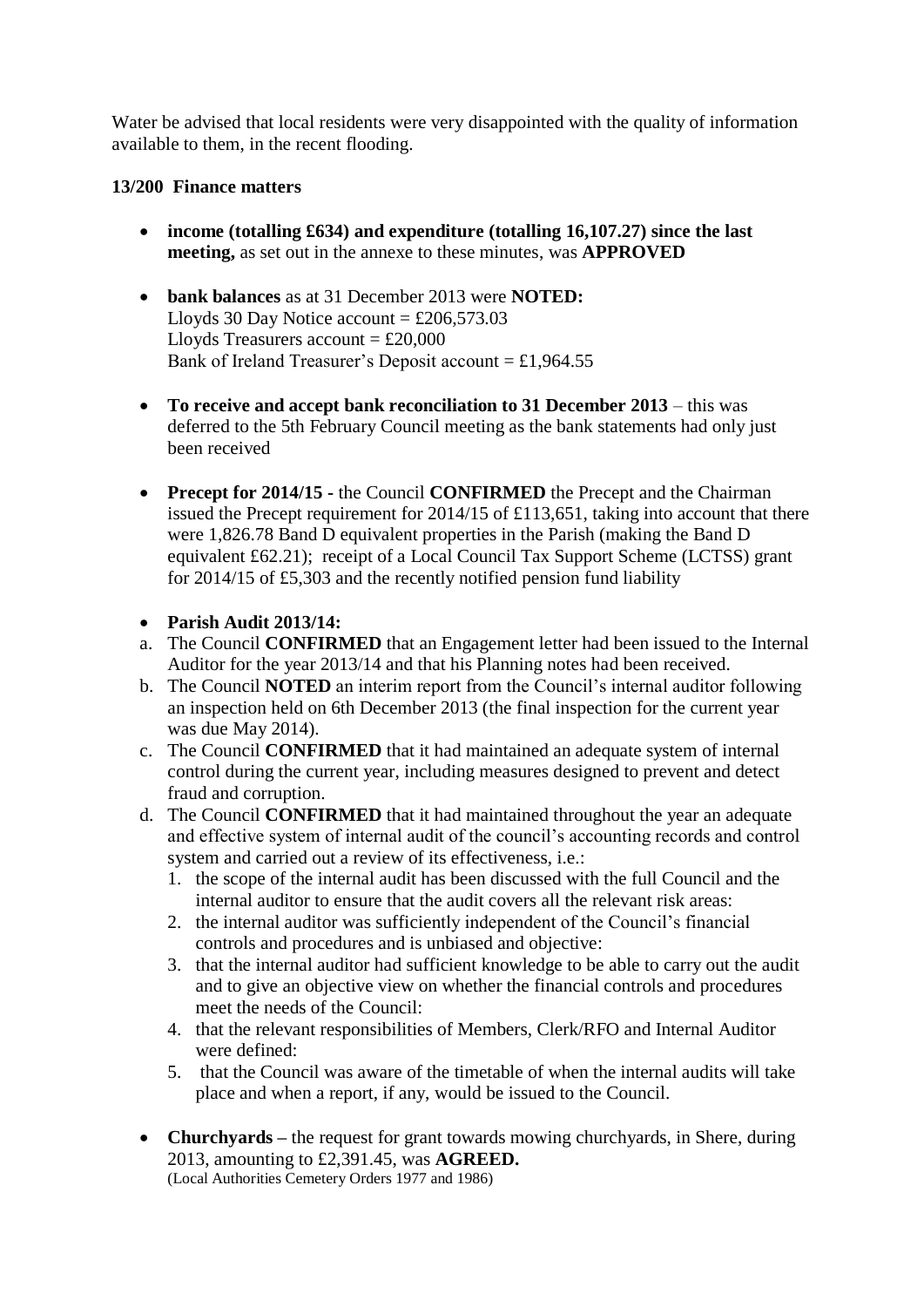- **Surrey Pension Fund – triennial valuation** a letter from Surrey County Council, setting out the Parish Council's likely pension fund liability for each of the next three years was **NOTED**
- **Section 106 monies –** New Road, Gomshall development it was **NOTED** that £20,000 was expected from Guildford Borough Council in payment of section 106 monies relating to this development. The Borough Council had indicated that this money could be spent on play equipment
- **Section 137 expenditure: limit for 2014/15** it was **NOTED** that the rate of this type of expenditure had been raised from £6.98 to £7.20 per elector (*Note: Section 137 gives local councils the ability to incur expenditure where there is no other specific statutory power to do so. It can be used where the council feels the expenditure is in the interests of, and will bring direct benefit to, its area or any part of it, or all or some of its inhabitants)*

### **expenditure on the following items was AGREED:**

- a. A fixed contribution of £100 per year to Shere Nursery in relation to electricity they currently pay for, for security lighting to the Nursery and car park (Local Government (Miscellaneous Provisions) Act 1976, s 19)
- b. A £50 donation to the Albury Ward of the Royal Surrey County Hospital, in appreciation of their care of Kenny Madgewick and of the contribution that he made to the work of the Parish Council (Local Authorities Members' Allowances England Regulations)
- c. Small gifts to the out-going Gomshall Postmistress (£45 gift voucher) and Sorting Office staff (£25 beer), for their service to the local community over many years, the cost to be met from Chairman's expenses (Local Authorities Members' Allowances England Regulations)

**13/201 Annual Parish Meeting 2014 –** to decide on a speaker for the meeting – it was **AGREED** that councillors notify the Clerk of possible speakers.

# **13/202 Clerk's Report (for noting, delegation to the Clerk or inclusion on the next agenda)**

- Surrey Clubs for Young People this organisation was offering support for sports activities in the local community
- Funding for repair of local war memorials Guildford Borough Council had advised that, in the run up to the centenary of the start of the First World War, additional government grants that the would be available to communities to ensure that local war memorials are a fitting tribute to the fallen.

### **13/203 Councillors' Business (for noting, delegation to the Clerk or inclusion on the next agenda).**

The following parish maintenance tasks were reported:

• The hedge opposite Felbury House had been cut back and chippings left on bank, which would suppress growth of wild flowers – ask Surrey Highways to get their contractor to remove.